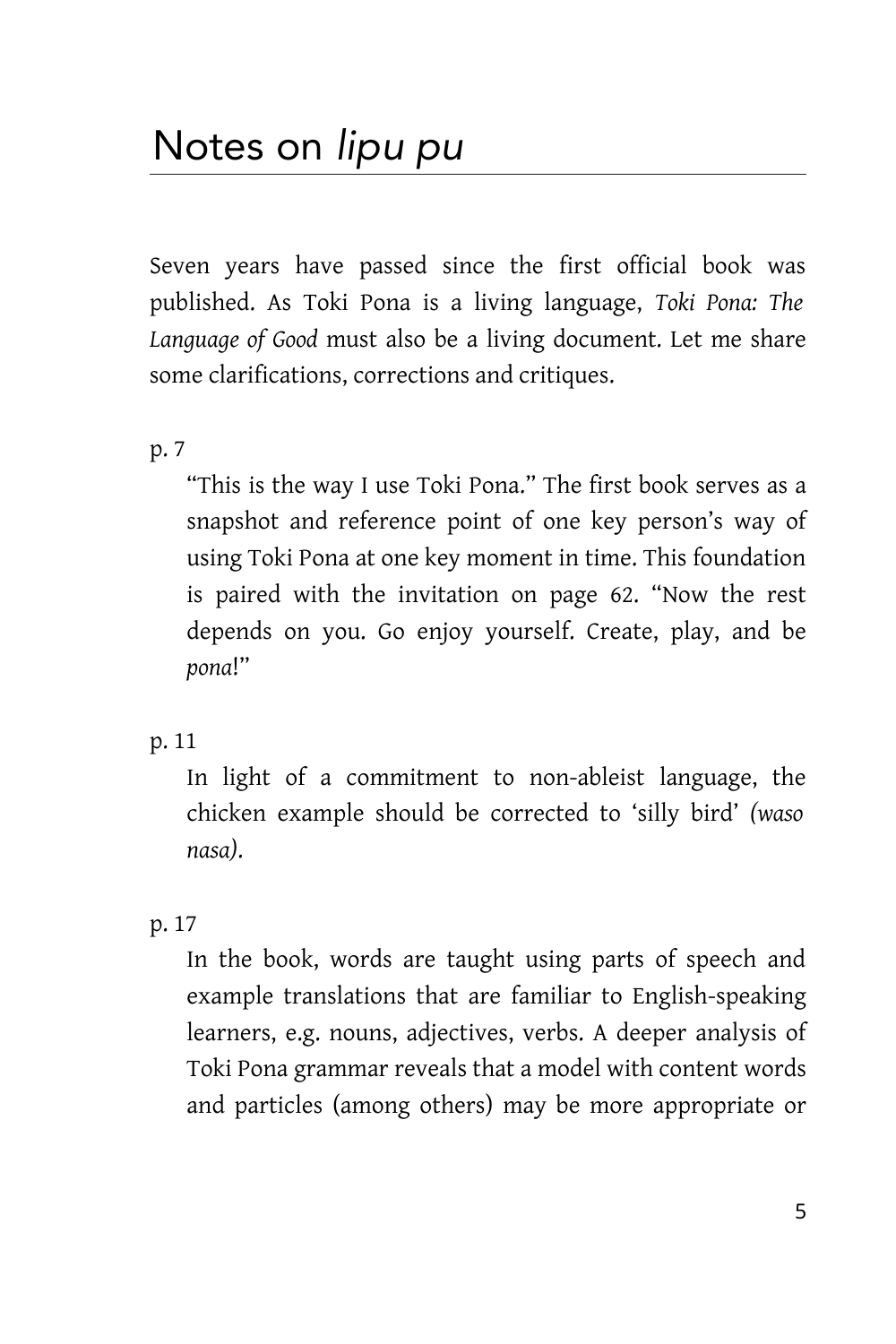accurate. For one example, search for "Toki Pona Analysis: Parts of Speech" by u/pisceyo (kala kala) on Reddit.

## p. 23

The word *mi* is introduced as meaning *I, me, we*. I would like to emphasize that singularity is not the default in Toki Pona.

## p. 23

At this point, *meli* and *mije* have been taught. A third word, *tonsi*, has been created by the community of Toki Pona speakers in a grassroots project, and I support it. See the dictionary part of this book for definitions.

## p. 25–27

While *kute* does also mean obey, other perception words like *lukin* can also be used for obeying, for example if the information was conveyed visually.

## p. 28

Technically, the word *pu* describes the relationship and interaction between a person *(jan pu)* and the book *(lipu pu)*. In informal usage, a number of people use *pu* as a name for the book itself or the variety of Toki Pona presented in it.

### p. 31–33

A few people form a yes-or-no question using intonation alone, without adding *anu seme* or using the *ala* method. Although this can occur spontaneously in some situations, I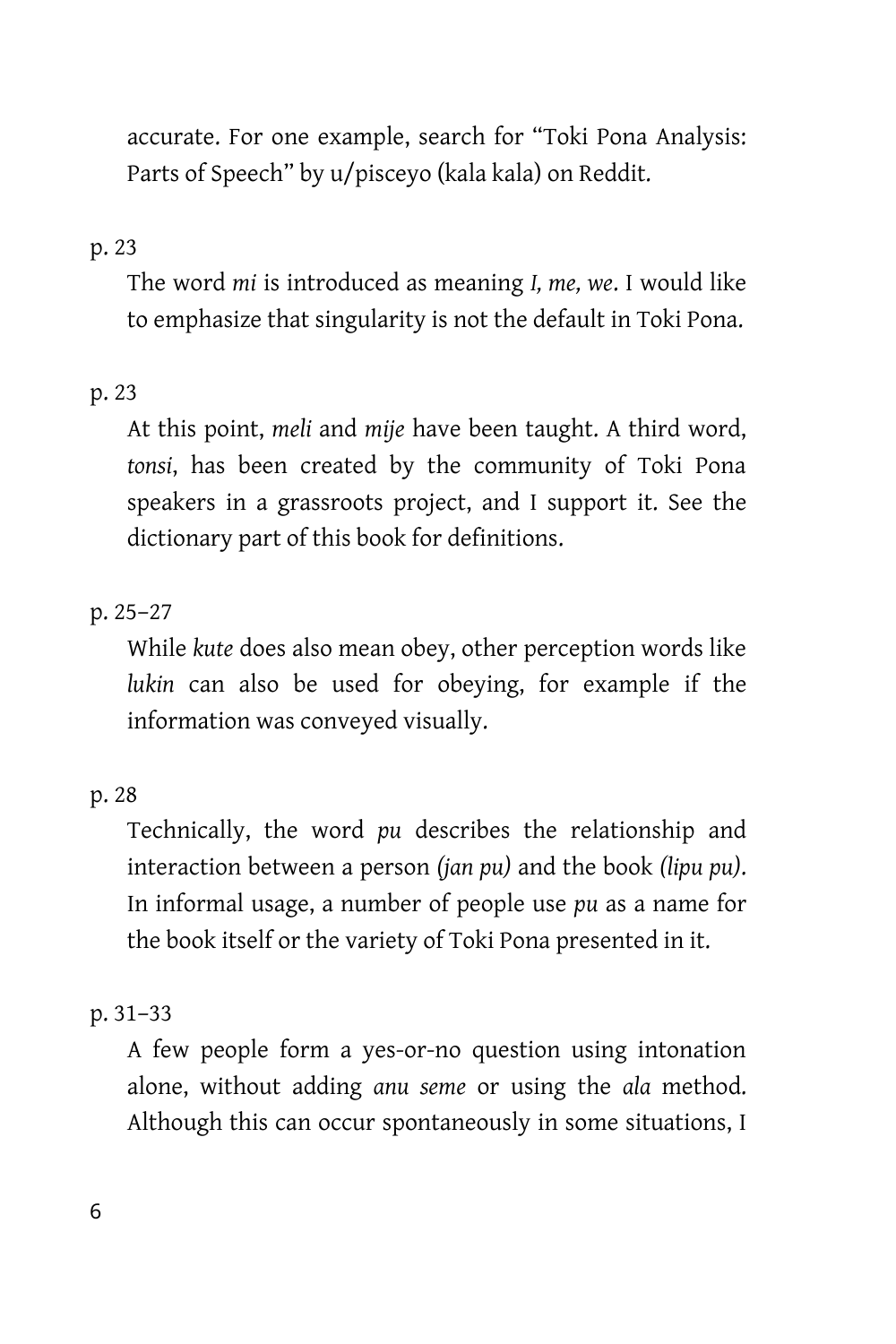would not recommend it as the main way to form a yes-orno question, especially in writing.

In addition to the verb repetition method to answer 'yes', it is also very common to hear 'lon' with the meaning of 'yes, that's true'.

p. 34

In early years, *kepeken* served as both a preposition (without *e*) and as a transitive verb (with *e*). Later, an effort was made to consolidate *kepeken* as only a preposition, i.e. without *e*. Today, some people use *kepeken e*, although the majority use *kepeken* only as a preposition. There may be benefits to either style.

Preposition style:

*o kepeken ala ilo ike.* or *o kepeken ilo ike ala.*

Transitive verb style:

*o kepeken ala e ilo ike.* or *o kepeken e ilo ike ala.* 

Many people also use prepositions as nouns. For example: *mi sona ala e tan.* I don't know the reason. *mi toki e lon.* I say the truth.

## p. 35

I personally use the preposition *lon* with a very wide meaning. The example *mi toki lon toki pona* could also be expressed as *mi toki kepeken toki pona*, and many Toki Pona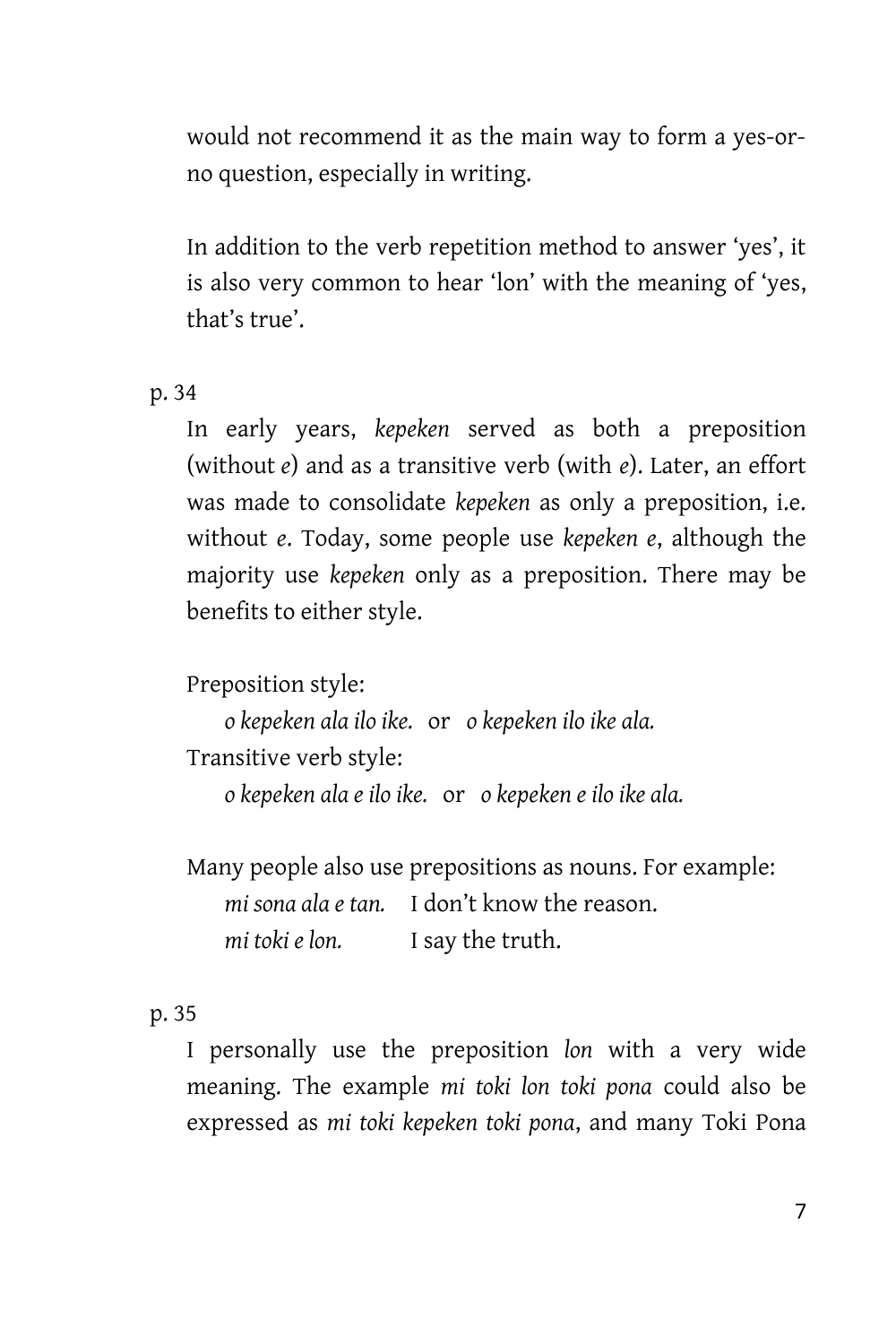speakers prefer this way. I also personally use *lon* when talking 'about' something: *mi toki lon kili.* I'm talking about turnips.

## p. 38

For 'Chinese lady' *(meli Sonko)*, many people find it clearer to say *meli pi ma Sonko* or *meli tan ma Sonko* or *meli pi kulupu Sonko*. This avoids misunderstanding it as 'a woman named Sonko', because the primary interpretation of '[noun] [Name]' is 'a [noun] named [Name]'.

## p. 38

Correction: *jan Epawan Linkan li tan ma Mewika.*

# p. 43–45

Although the particle *pi* is glossed as 'of', it is more accurate to say that *pi* regroups modifiers. As the examples in *lipu pu* show, it does not behave exactly the same way as the English word 'of'. It may be helpful to compare the function of *pi* to the hyphen in English. For example, compare:

| pali jan wan           | one personal project |
|------------------------|----------------------|
| pali pi <u>jan wan</u> | one-person project   |
| waso kule tu           | two colourful birds  |
| waso pi <u>kule tu</u> | two-coloured bird    |

Also, a completely different way to use *pi* exists in the structure *A pi B en C*. This is a very old way to use *pi*, which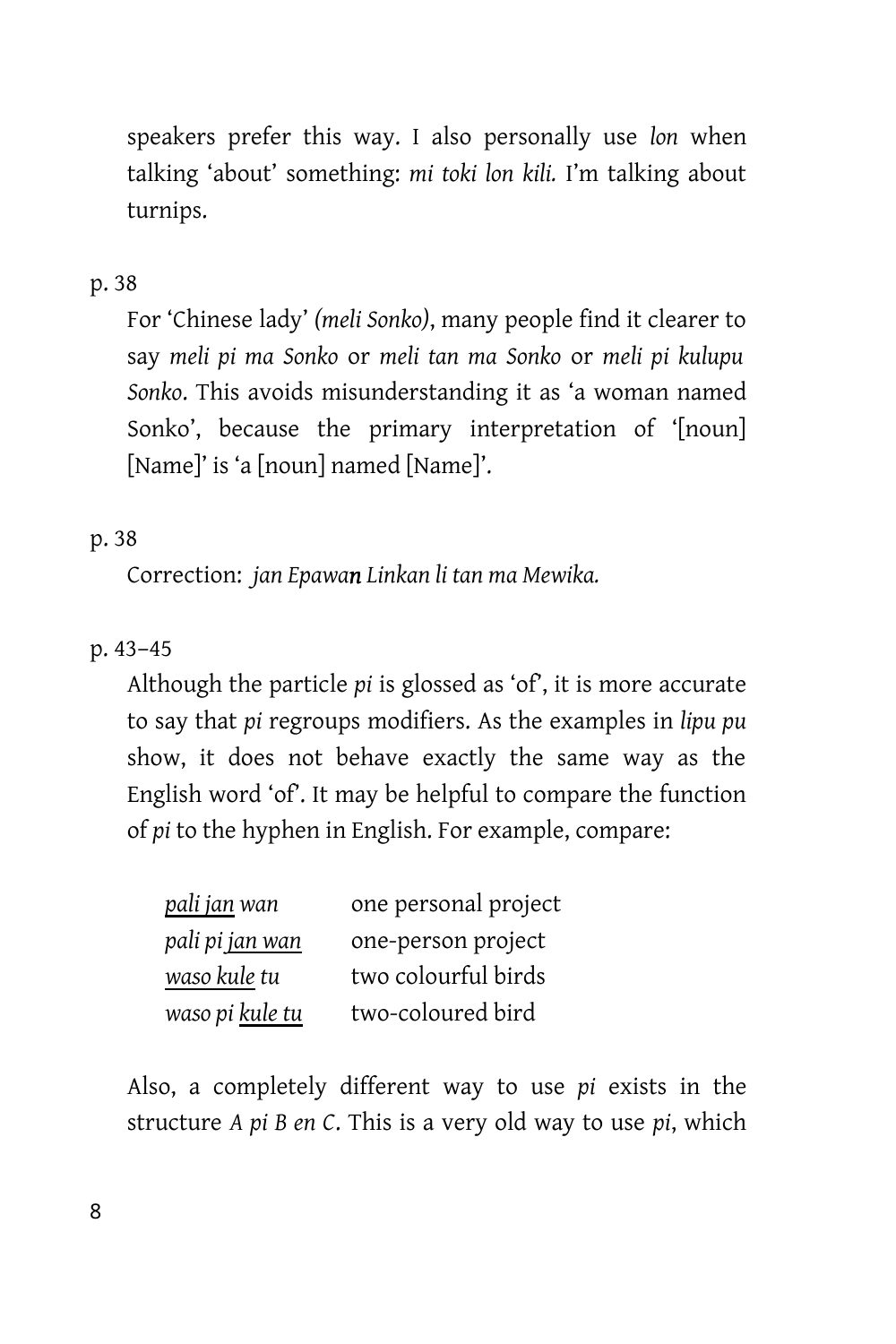continues to be used by some people; however, many people dislike using it. For example, *linja pi ma en sewi* is one way to say horizon, and *musi pi kiwen walo en kiwen pimeja* is one way to say chess.

p. 45

The proverbial scholar of Toki Pona also listens to the usage of the community.

p. 46–47

For those who yearn for a more sophisticated and robust number system, I personally endorse the *kijetesantakalu*based system, innovated by soweli nata in alignment with the values system of Toki Pona. See near the end of this book.

p. 48–50

Other examples of pre-verbs in usage include *alasa*, *open*, *pini* and *tawa*:

| o alasa lukin e lipu.                     | Try to read the document.        |
|-------------------------------------------|----------------------------------|
| mi open seli e pan.                       | I started cooking rice.          |
| sina pini moku e kili.                    | You finished eating the kumquat. |
| mi tawa moku e kala. I'll go eat seafood. |                                  |

p. 52

In my opinion, whether to use a comma before *la*, after *la*, or to not use a comma at all is a personal stylistic choice.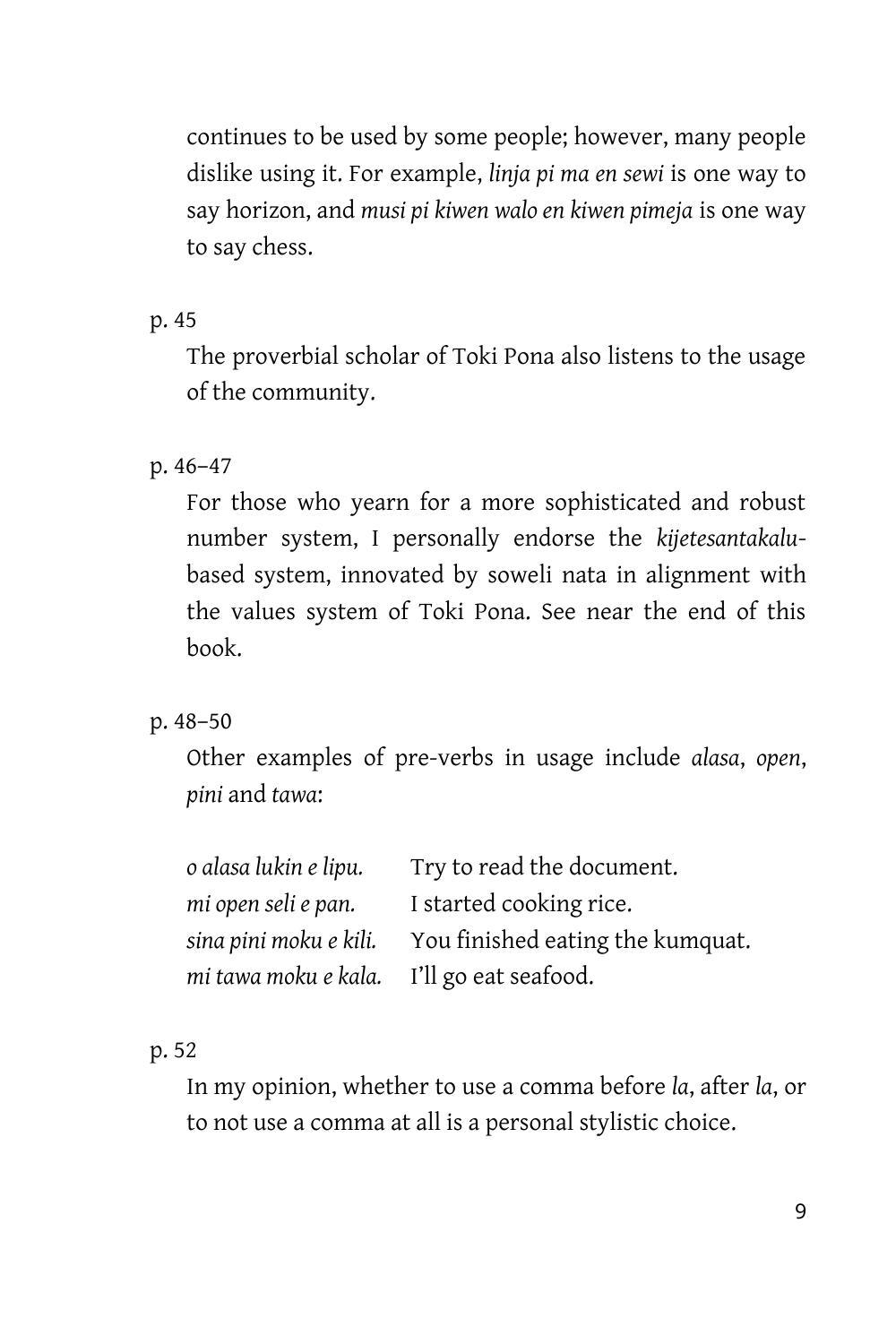p. 54

The *pu* book introduces an oddity with how *noka* has traditionally been used. It is much more common to use *noka* as 'leg, foot' and *anpa* as 'area below or under'.

### p. 56

In *pu* style, the particle *li* can introduce a new verb for a third person subject, but in the case of *mi* or *sina*, one starts a new sentence. This reflects *li*'s origins as a third person marker. Many people have expanded the use of *li* to introduce a new verb, even when the subject is *mi* or *sina*.

*pu* style: *jan li toki li moku.* The person speaks and eats. *mi toki. mi moku.* I speak and eat. Expanded *li* style: *jan li toki li moku.* The person speaks and eats.

*mi toki li moku.* I speak and eat.

#### p. 58

*jan Melani li kama tawa tomo mi.* We can also say: *jan Melani li kama lon tomo mi.*

### p. 62

This page contains by far the most important message in *lipu pu*.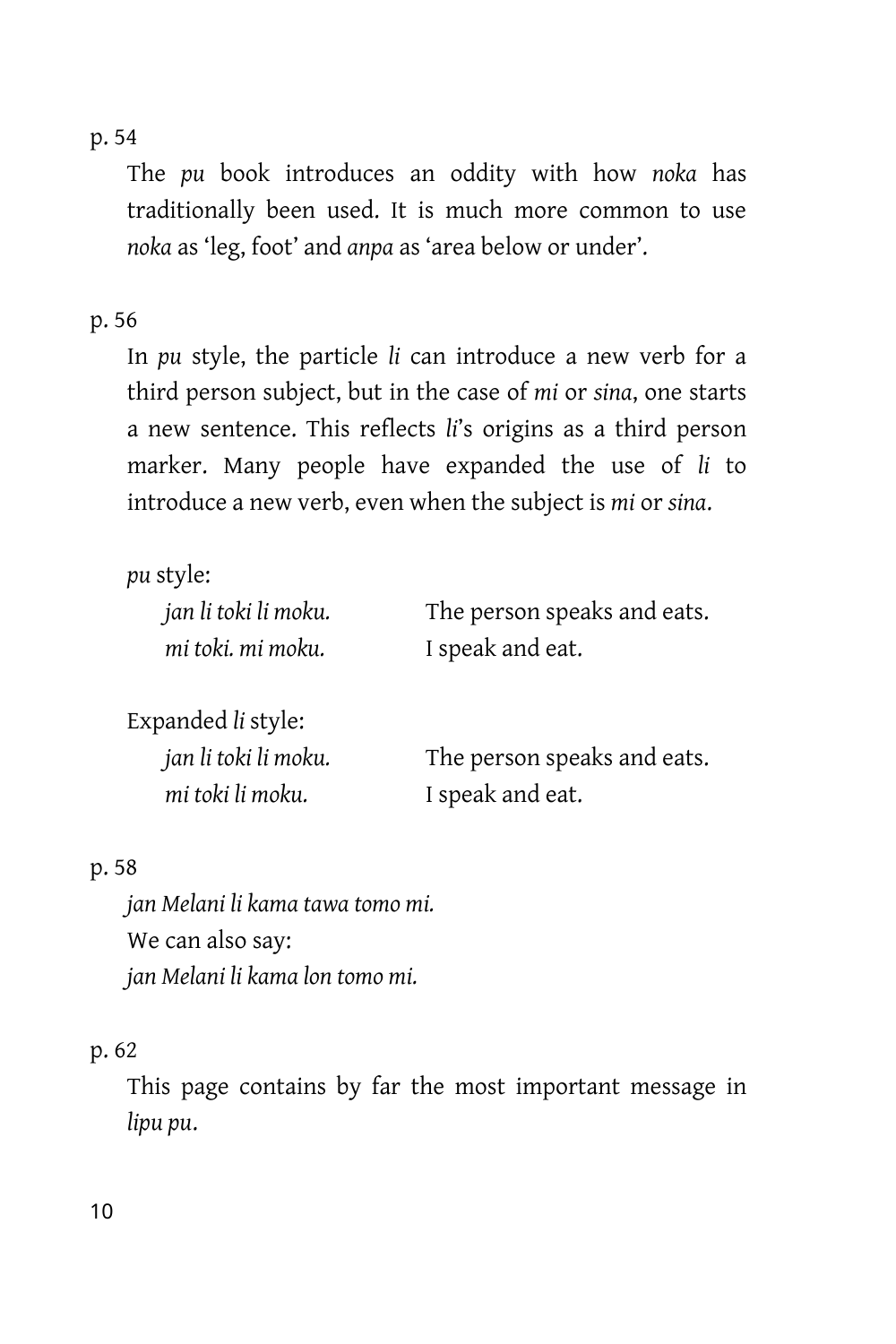### p. 65

Correction: *2. kulupu pi toki pona li pana e ijo mute.*

## p. 73

Non-ableist language: A sage is a strange person.

## p. 76

Non-ableist language: Women will make men impulsive. (Of course, not all men experience opposite-sex attraction in this way.)

## p. 92–103

Signed Toki Pona *(toki pona luka)* was presented as a game to battle Lojbanists. A new and very *pona* project, *luka pona*, has since been designed by jan Olipija to be usable as a naturalistic sign language alongside Toki Pona. I recommend learning *luka pona*.

# p. 104–111

The community has developed *sitelen pona* glyphs for many non-*pu* words. For example, two great font projects include *linja sike* by lipamanka and *linja suwi* by jan Ana.

An alternate and secular form of the *sewi* glyph also exists as an option. It matches the other spatial terms like *anpa*. For example, search for "sitelen pona la sitelen ante mi pi nimi *sewi*" by u/neonpixii on Reddit.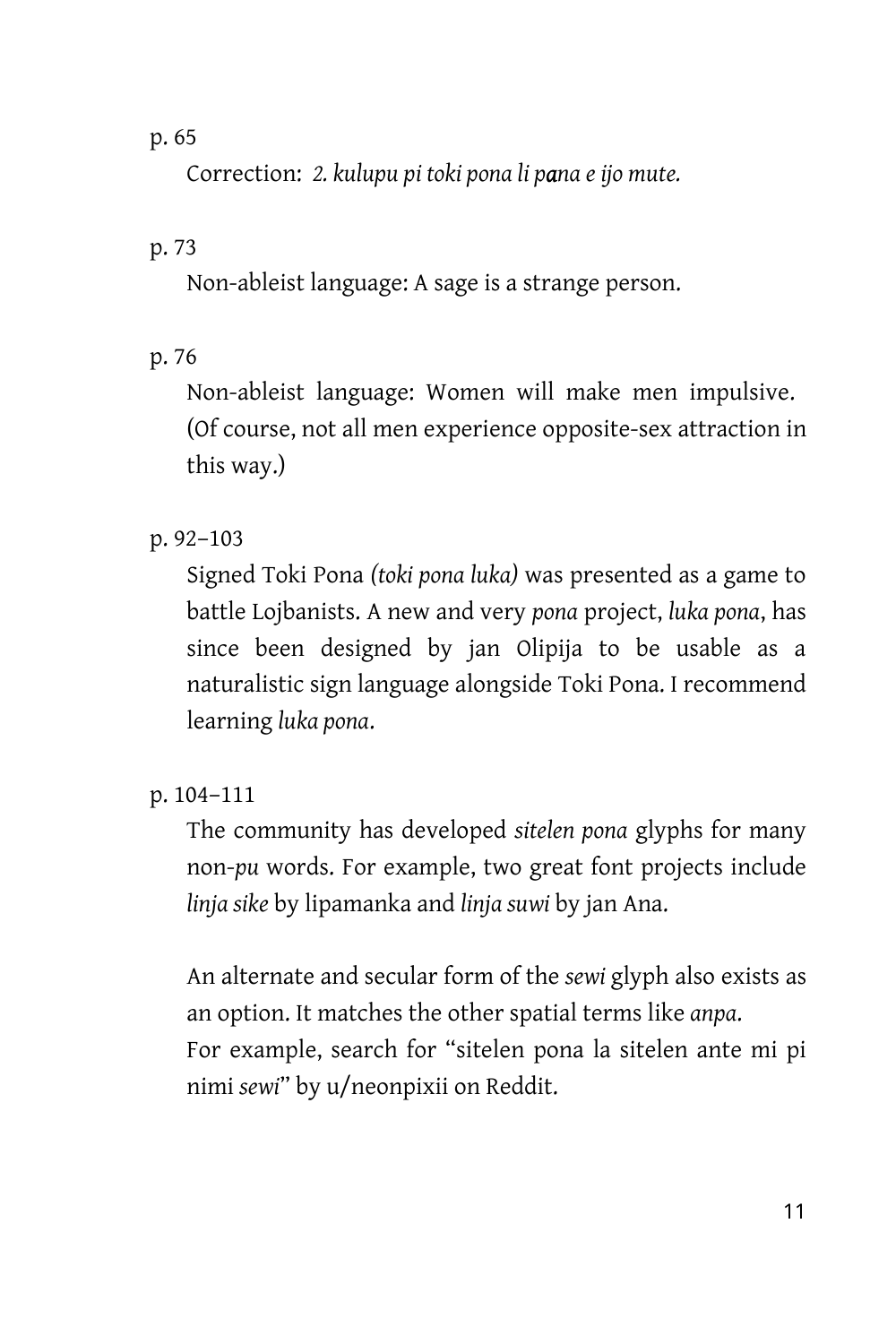## p. 112–123

These were presented as suggestions and still serve as useful defaults to fall back on. If the community of Toki Pona speakers, especially those with a connection to the place or language in question, agree on a way they would prefer to be called in Toki Pona, please use that form. In Toki Pona, there is a preference for endonyms. Also there is an effort to re-use the same word for the country, the language and the ethnic group. See *nimi.tokipona.org*

## p. 116

Is the example of *ma Sawusi* an error or an indication that Toki Pona phonotactics are less strict when transcribing foreign words?

### p. 125–134

In an effort to minimize the vocabulary for learners, some words were presented as merged: *a* and *kin*, *sin* and *namako*, *lukin* and *oko*. In reality, the community of Toki Pona speakers, both before and after publication of the first book, uses these words with different meanings. See the dictionary part of this book for definitions.